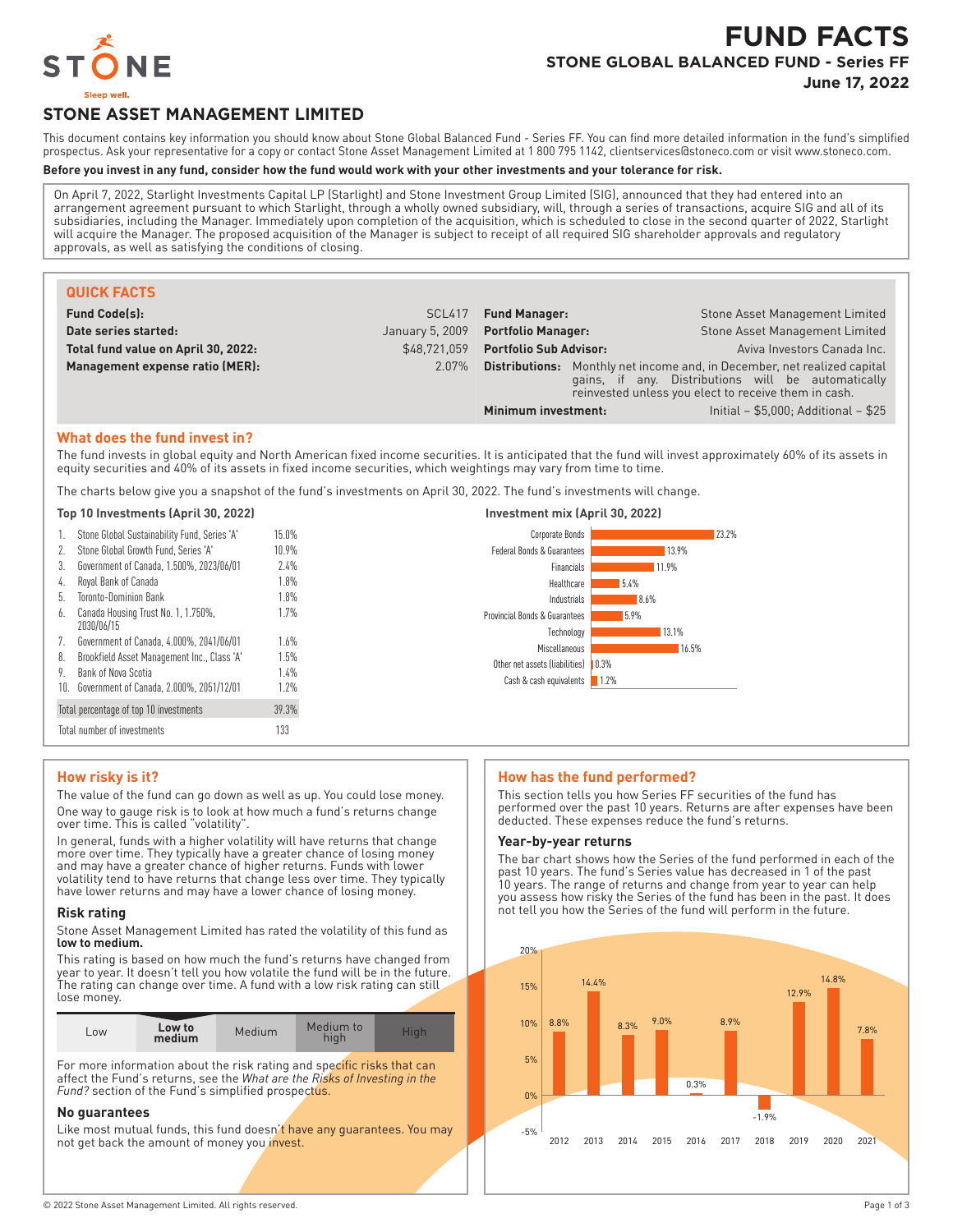

## **Best and worst 3-month returns**

This table shows the best and worst returns for Series FF securities of the fund in a 3-month period over the past 10 years. The best and worst 3-month returns could be higher or lower in the future. Consider how much of a loss you could afford to take in a short period of time.

|                    | Return    | 3 months ending | If you invested \$1,000 at the beginning of the period |
|--------------------|-----------|-----------------|--------------------------------------------------------|
| <b>Best return</b> | 11.50%    | June 30, 2020   | Your investment would rise to \$1.115.00.              |
| Worst return       | $-9.10\%$ | March 31, 2022  | Your investment would drop to \$909.00.                |

## **Average return**

The annual compound return of the Series of the fund was approximately 6.1% over the past 10 years. If you had invested \$1,000 in the Series of the fund 10 years ago, your investment would now be worth \$1,807.00.

## **Who is this fund for?**

#### **This fund is suitable for investors:**

- Seeking both capital growth and income
- With a mid-term to long-term investment horizon with a low to medium risk tolerance

This fund may not be suitable for investors with a short-term investment horizon.

## **A word about tax**

in cash or have them reinvested.

In general, you'll have to pay income tax on any money you make on a fund. How much you pay depends on the tax laws where you live and whether or not you hold the fund in a registered plan such as a Registered Retirement Savings Plan or a Tax-Free Savings Account. Keep in mind that if you hold your fund in a non-registered account, fund distributions are included in your taxable income, whether you get them

## **How much does it cost?**

The following tables show the fees and expenses you could pay to buy, own and sell Series FF securities of the fund.

The fees and expenses – including any commissions – can vary among series of a fund and among funds. Higher commissions can influence representatives to recommend one investment over another. Ask about other funds and investments that may be suitable for you at a lower cost.

#### **1. Sales charges**

When you purchase Series FF securities of the fund, you do not pay a sales charge. Instead, you may be required to pay your representative's firm a negotiated fee for investment advice and other services that it provides to you.